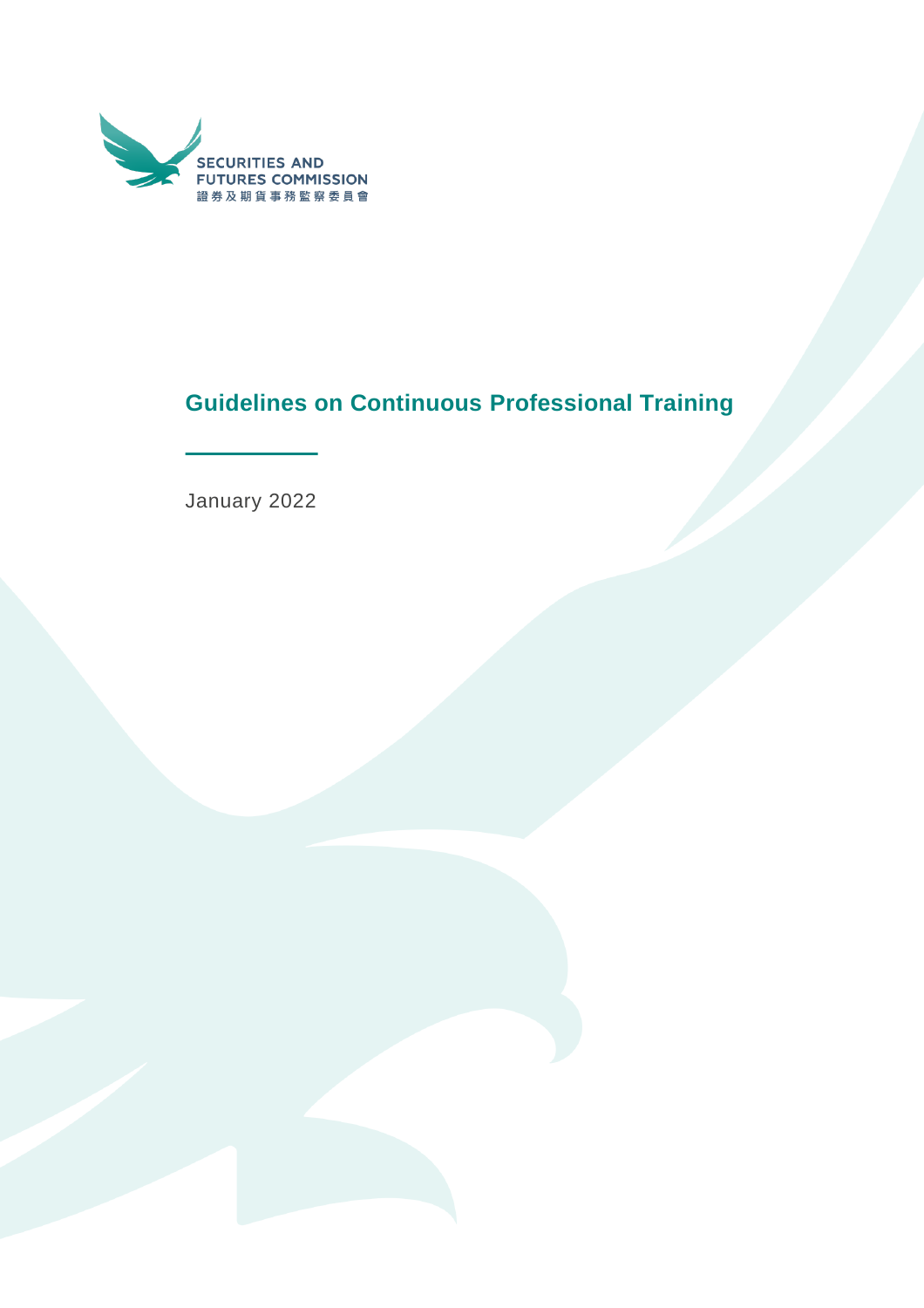## **Table of Contents**

L.

| 1. | Introduction                                                   | 3              |
|----|----------------------------------------------------------------|----------------|
| 2. | Application and interpretation                                 | 4              |
| 3. | Objectives of CPT                                              | 5              |
| 4. | Requirements for corporations                                  | 6              |
| 5. | Requirements for individuals                                   | $\overline{7}$ |
| 6. | <b>Relevant activities</b>                                     | 10             |
| 7. | <b>Relevant topics</b>                                         | 11             |
| 8. | Seeking approval as a recognised institution for providing CPT | 12             |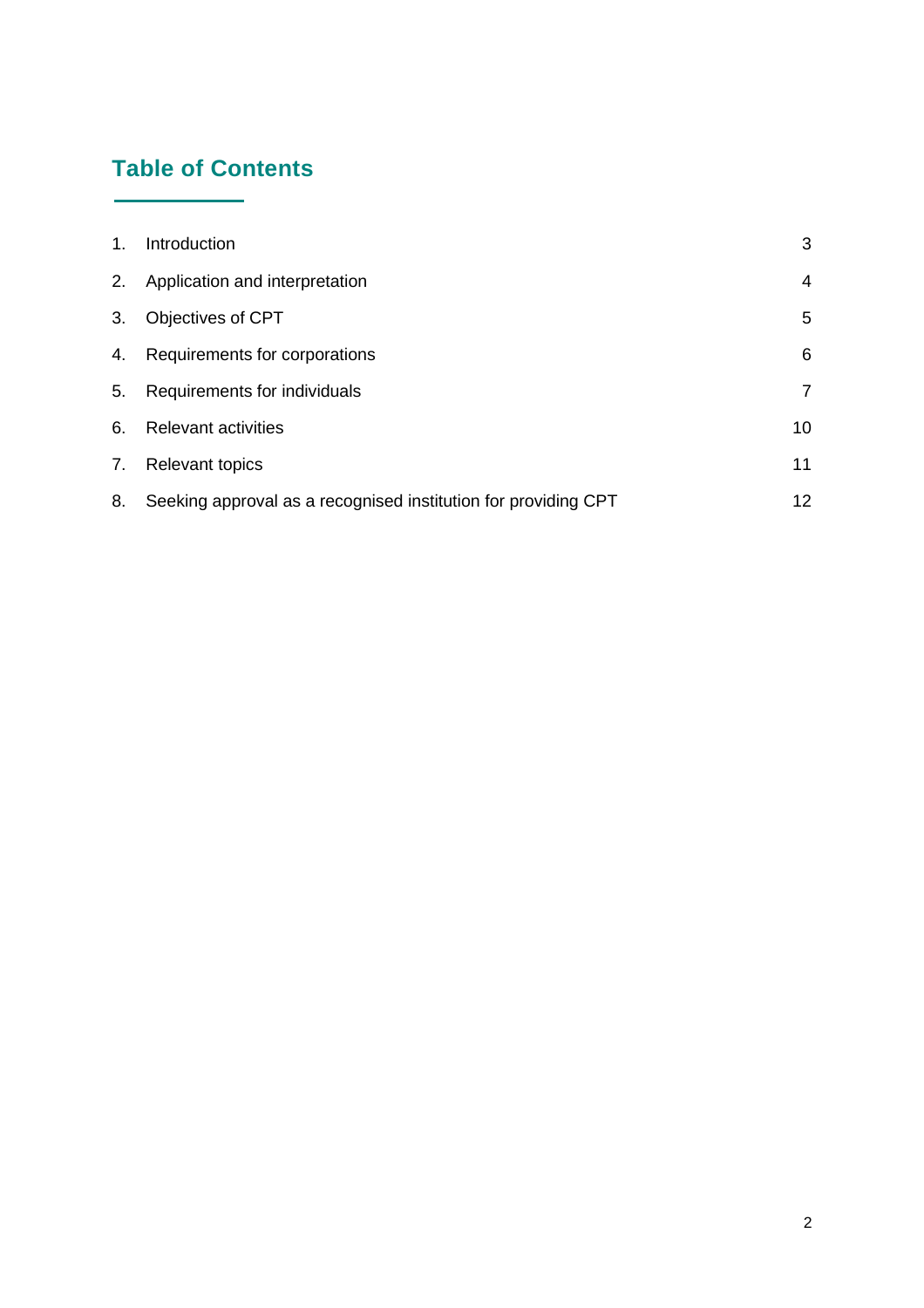

#### <span id="page-2-0"></span>**1. Introduction**

- 1.1 In a fast changing and highly competitive financial market, persons engaging in regulated activities should continuously update their knowledge and skills through continuous professional training (CPT) in order to maintain their professional competence to remain fit and proper.
- 1.2 The spirit of the CPT requirements is to ensure that a person engaging in regulated activities remains "fit", by undergoing training that enhances his or her technical skills and professional expertise, and "proper", by periodically refreshing himself or herself about the relevant ethical standards and regulatory knowledge.
- 1.3 The Guidelines on Continuous Professional Training (Guidelines) are published under section 399 of the Securities and Futures Ordinance, Cap. 571 (SFO) by the Securities and Futures Commission (SFC). They provide general guidance for persons to comply with the CPT requirements.
- 1.4 The Guidelines do not have the force of law and should not be interpreted in a way that would override the provisions of any applicable laws, codes or other regulatory requirements. Failure to follow these Guidelines may reflect adversely on the fitness and properness of a person to continue to carry on the regulated activities.
- 1.5 The Guidelines should be read in conjunction with the Fit and Proper Guidelines and the Guidelines on Competence.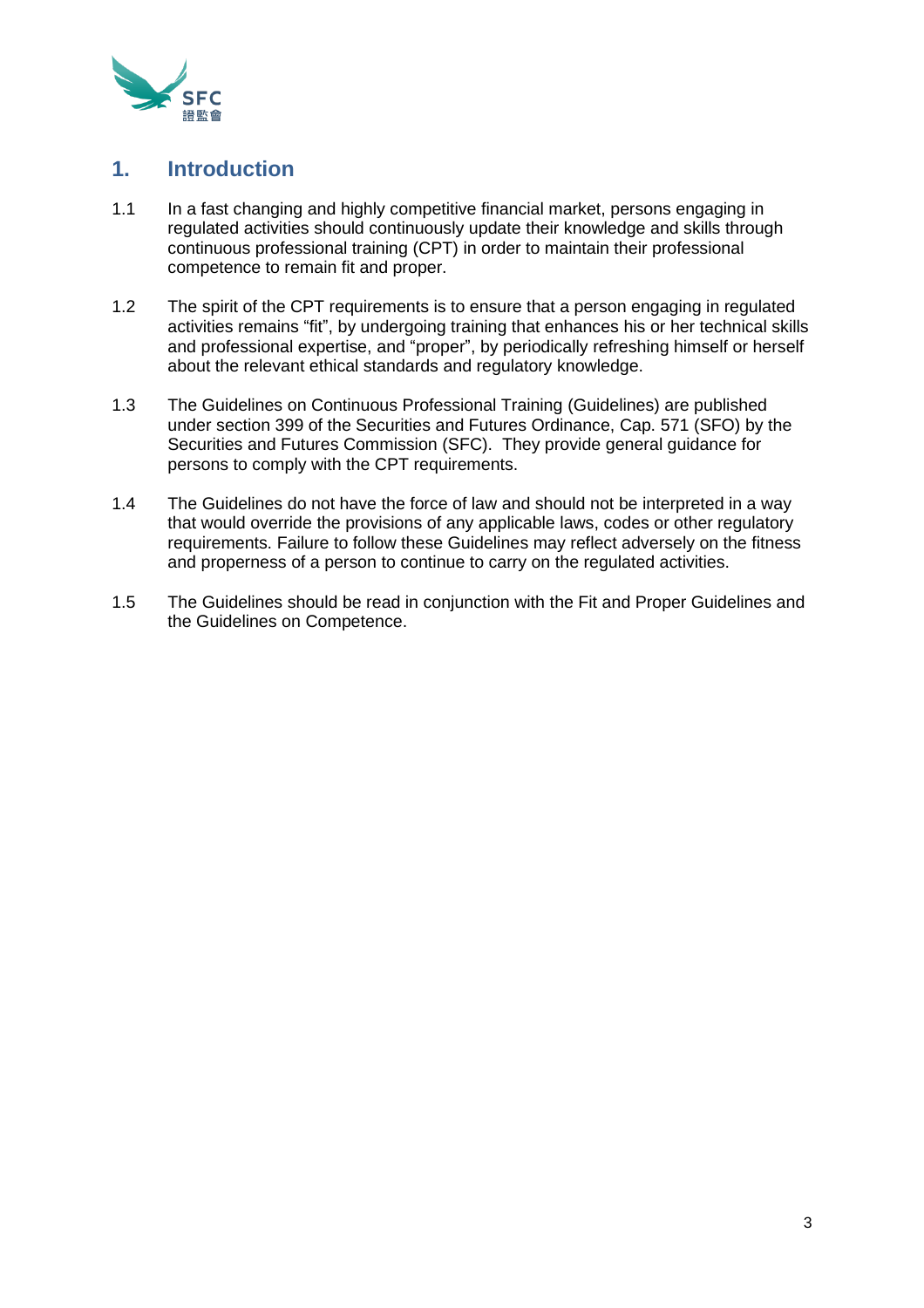

## <span id="page-3-0"></span>**2. Application and interpretation**

- 2.1 The Guidelines are applicable to the following persons carrying on any regulated activities under Part V of the SFO:
	- (a) a licensed corporation (LC);
	- (b) a registered institution (RI);
	- (c) a licensed representative (LR);
	- (d) a licensed representative who is approved as a responsible officer (RO);
	- (e) a relevant individual (ReI) whose name is entered in the register maintained by the Hong Kong Monetary Authority (HKMA) under section 20 of the Banking Ordinance; and
	- (f) a person who has been given consent to act as an executive officer (EO) of an RI under section 71C of the Banking Ordinance.
- 2.2 For the purposes of the Guidelines, persons in paragraphs 2.1(a) and (b) above are named "corporations" while persons in paragraphs 2.1(c), (d), (e) and (f) above are known as "individuals".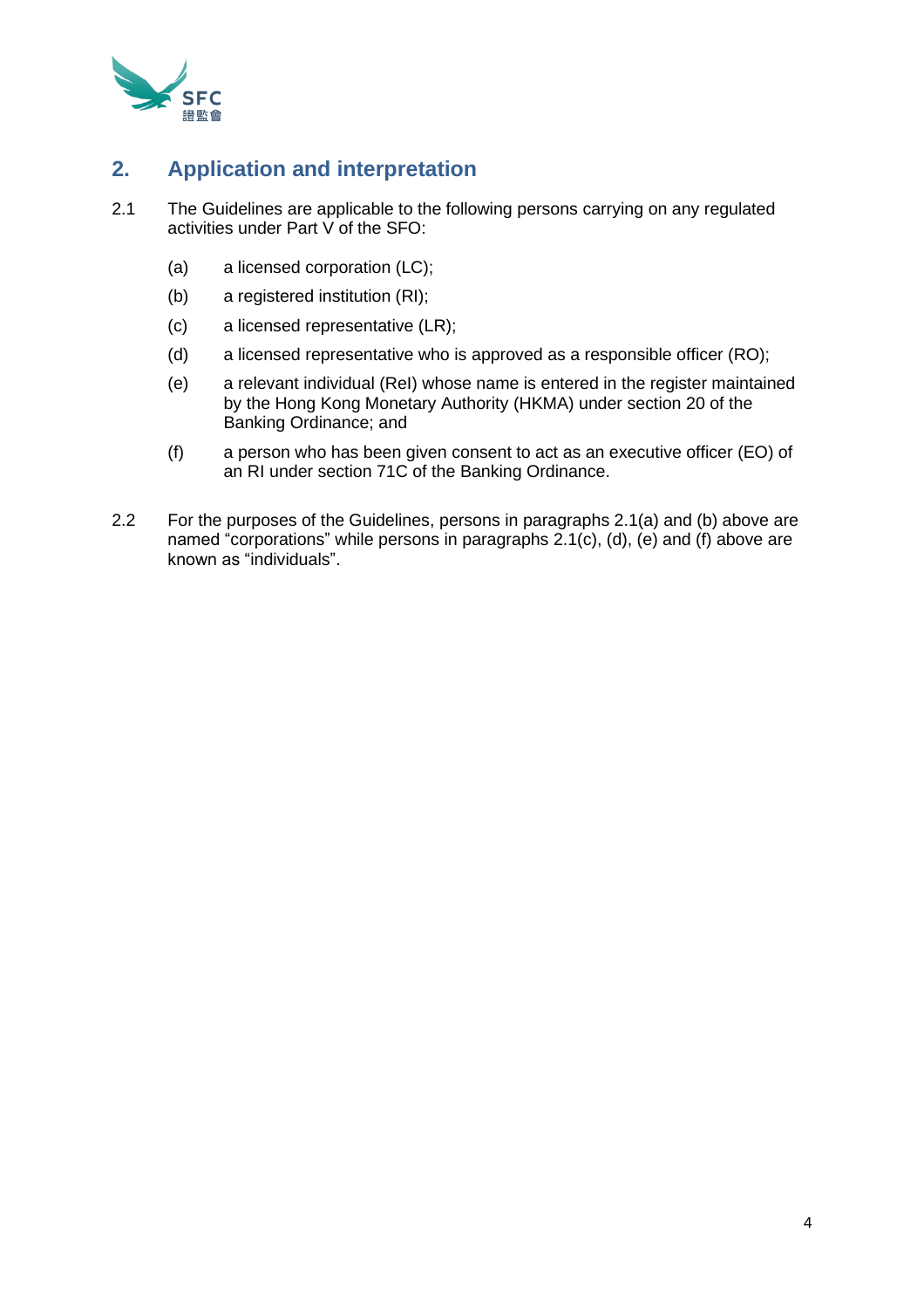

## <span id="page-4-0"></span>**3. Objectives of CPT**

- 3.1 CPT is the systematic maintenance, improvement and broadening of knowledge and skills to enable individuals carrying on regulated activities to perform their duties competently and professionally. The objectives of the CPT programme are:
	- (a) to maintain and enhance their technical knowledge and professional expertise;
	- (b) to provide reasonable assurance to investors at large that they have the technical knowledge, professional skills and ethical standards required to perform the regulated activities efficiently, effectively and fairly; and
	- (c) to maintain and enhance Hong Kong's international reputation for high professional standards.
- 3.2 The SFC takes the view that the objectives of CPT could not be achieved solely through work experience or on-the-job training. It will generally be necessary for individuals to undertake CPT if they are to remain fit and proper.
- 3.3 The requirements for CPT will vary according to the size and nature of the business and the nature of the responsibilities to be undertaken by an individual. Rather than mandating particular programmes, these Guidelines describe the general attributes of the CPT programme.
- 3.4 LCs, ROs and LRs are required to confirm their compliance (or explain noncompliance) with the applicable CPT requirements annually with the SFC. SFC licensees shall provide such confirmation for the previous calendar year when they submit their annual returns electronically<sup>1</sup>.
- 3.5 Failure to satisfy any applicable CPT requirements will cast doubt on the fitness and properness of corporations and individuals to remain licensed or registered and may lead to disciplinary action by the SFC or the HKMA (as the case may be). Nevertheless, the SFC or the HKMA will adopt a pragmatic approach taking into account the circumstances and the facts of the breach before taking any action.

<sup>1</sup> For example, in their electronic submission of an annual return with an anniversary date in 2020, they would confirm their compliance (or non-compliance) with the CPT requirements for calendar year 2019.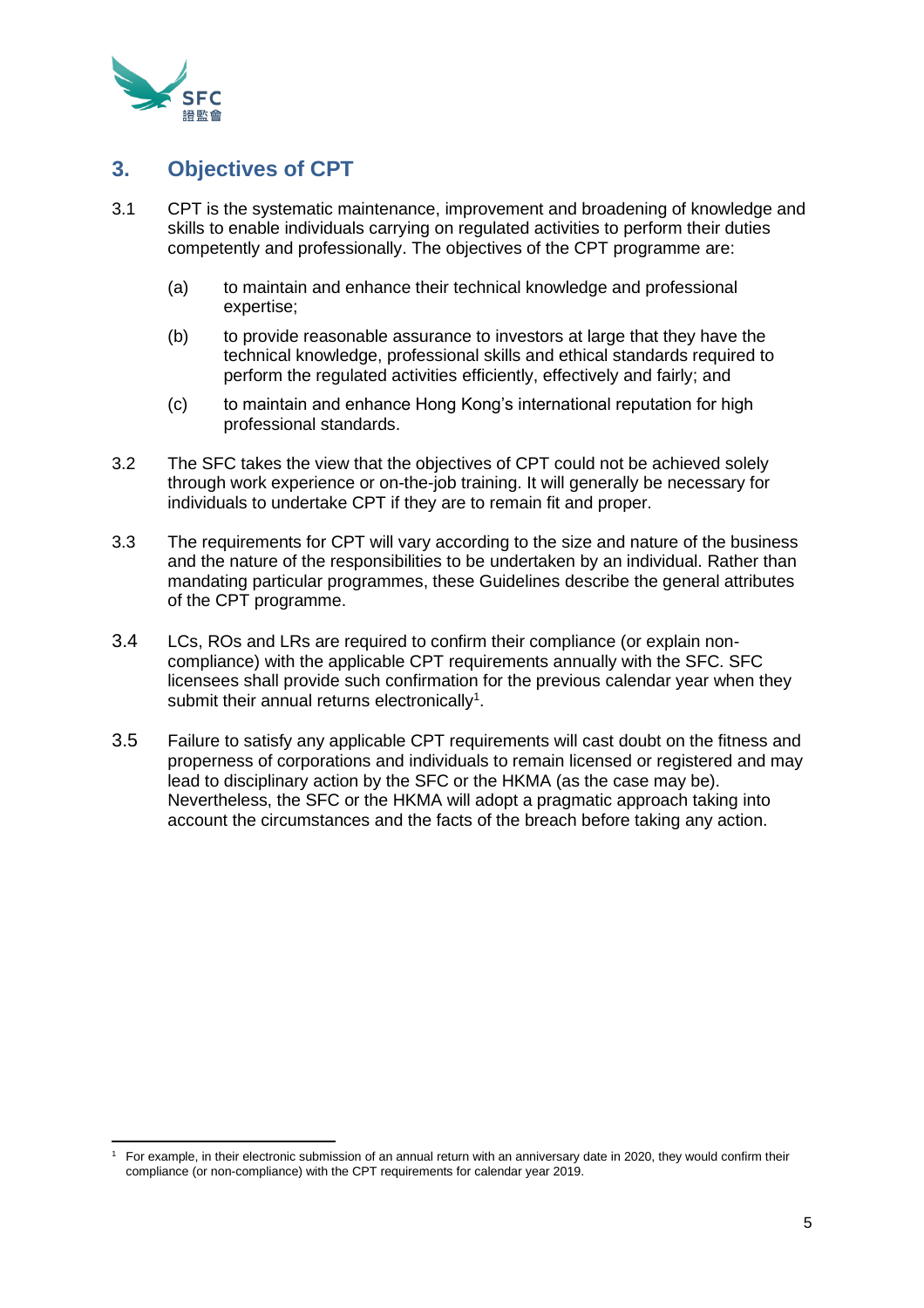

#### <span id="page-5-0"></span>**4. Requirements for corporations**

- 4.1 Corporations are held primarily responsible for planning and implementing a continuous education programme best suited to the training needs of the individuals they engage which will enhance their industry knowledge, skills and professionalism. The apportioning of training costs will be a matter between the corporations and the individuals.
- 4.2 Corporations should at least annually evaluate their training programmes and make commensurate adjustments to cater for the training needs of the individuals they engage.
- 4.3 In developing the training programmes, consideration should be given to the corporation's size, organisational structure, risk management system and scope of business activities as well as the prevailing regulatory framework and market development.
- 4.4 The training programmes can be provided internally or the corporations can make use of appropriate external sources. In selecting training courses, corporations should satisfy themselves of the quality of the trainers and the standard of the training programmes. They should also ensure that the contents of such courses are appropriately structured and of benefit to the individuals in performing their functions. Subjects which are relevant to the individuals' functions and may help to enhance the performance of their functions would meet the CPT purpose.
- 4.5 Neither the SFC nor its Academic and Accreditation Advisory Committee (AAAC)<sup>2</sup> would endorse any training courses, whether provided internally or externally.
- 4.6 Corporations should keep the details of the training conducted, the attendance records and materials provided for individuals who have completed the training.
- 4.7 Sufficient records of the programmes and the CPT activities undertaken by the individuals should be kept for a minimum of three years and be made available for inspection or upon request by the SFC (for training undertaken by LRs and ROs of LCs) or the HKMA (for training undertaken by ReIs and EOs of RIs).

<sup>&</sup>lt;sup>2</sup> The AAAC is comprised of representatives from the SFC, the industry and academic institutions. It regularly reviews the CPT requirements to ensure that they meet general market needs and international standards and considers applications as recognised institutions for CPT purposes (see paragraph 8 below).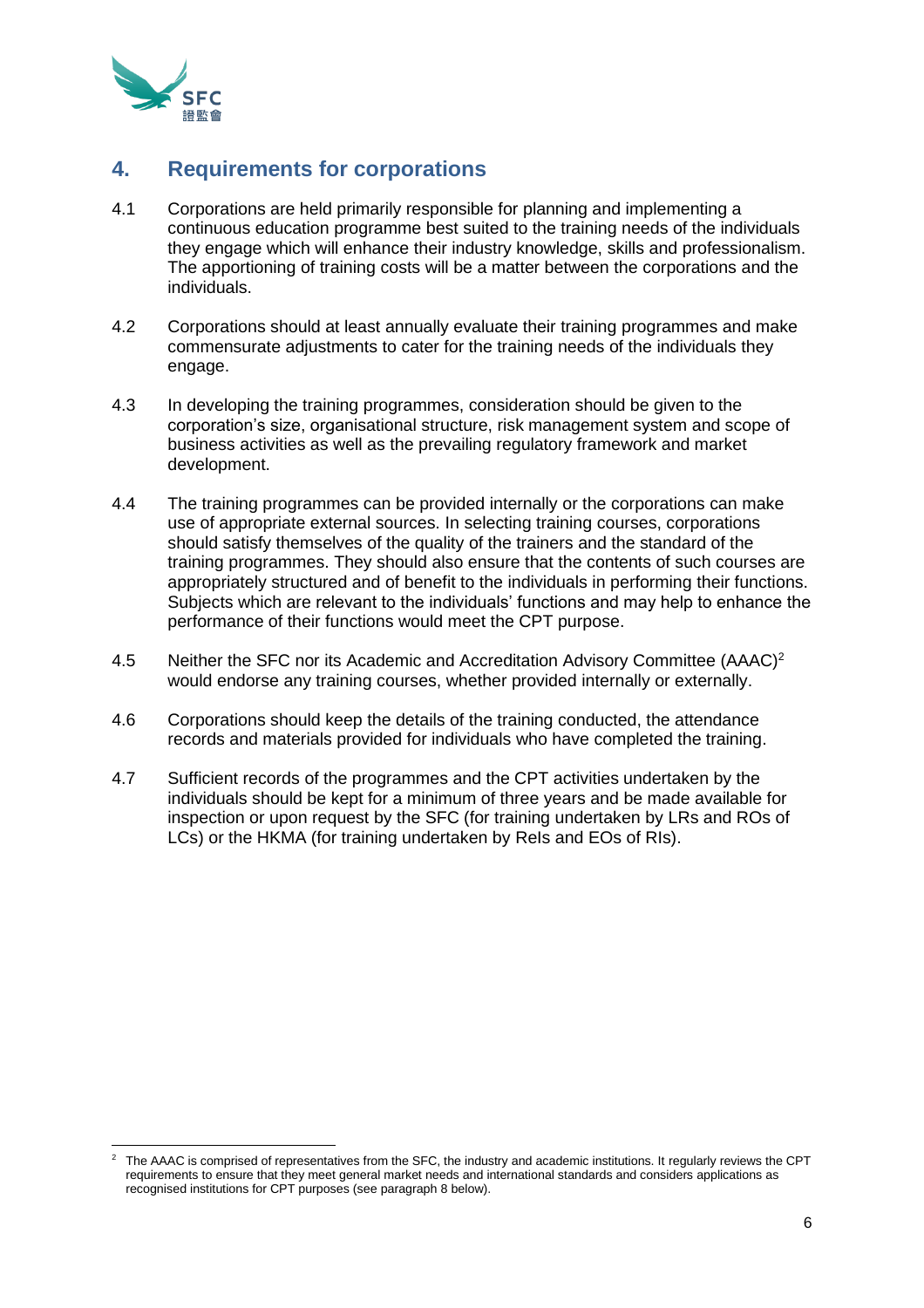

## <span id="page-6-0"></span>**5. Requirements for individuals**

- 5.1 Individuals must remain fit and proper at all times. One of the criteria is that an individual is continuously competent to perform the regulated activities. The SFC considers that an individual's competence may be achieved by undertaking training that enhances his or her technical skills, professional expertise, ethical standards and regulatory knowledge.
- 5.2 An LR or ReI must undertake a minimum of 10 CPT hours per calendar year (regardless of the number and types of regulated activities he or she engages in). In view of the higher level of responsibility and accountability placed on ROs or EOs, they are required to take two additional CPT hours (ie, at least 12 CPT hours per calendar year). These two CPT hours should cover topics relating to regulatory compliance.
- 5.3 An individual should attend at least five CPT hours per calendar year (out of the 10 hours for LRs and ReIs and 12 hours for ROs and EOs) on topics directly relevant to the regulated activities<sup>3</sup> for which he or she is licensed at the time the CPT hours are undertaken. As a general principle, such CPT hours should be allocated to cover the practice areas of the individual in proportion to the time and effort that he or she spends in each area. In addition, the following two types of individuals are required to comply with specific requirements.
	- (a) Individuals who engage in the sponsor work of a corporation are required to attend training on topics which are relevant to their sponsor work, eg, relevant skills and knowledge of the regulatory rules and their changes. Training on these topics should amount to at least 2.5 CPT hours per annum.
	- (b) Individuals who engage in Codes on Takeovers<sup>4</sup> transaction work for a corporation are required to attend training on topics which are relevant to their Codes on Takeovers advisory work, eg, relevant skills and knowledge of the regulatory rules and their changes. Training on these topics should amount to at least 2.5 CPT hours per annum.

For the avoidance of doubt, the specific requirements set out in paragraph 5.3(a) and (b) can be counted towards the five CPT hours on topics directly relevant to the regulated activities for which the individual is licensed. Moreover, for an individual whose RA licence changes during the calendar year, it is reasonable that these five CPT hours be on topics which are directly relevant to the regulated activities for which he or she is licensed at the time.

5.4 Within the 12 months after a person first becomes an individual as defined in paragraph 2.2, that person must undertake two CPT hours on "ethics", which include, but are not limited to, topics relating to integrity, fairness, due care and diligence, good faith, objectivity, best interests of clients, treating clients fairly, avoidance of conflicts of interest and confidentiality of clients' information. Thereafter, he or she is required to complete at least two CPT hours per calendar year on topics relating to ethics or compliance. Topics relating to "compliance" include, but are not limited to,

Such as applicable compliance, legislative and regulatory standards, business conduct, market developments, new financial products and risk management systems.

<sup>4</sup> "Codes on Takeovers" refers to the Codes on Takeovers and Mergers and Share Buy-backs.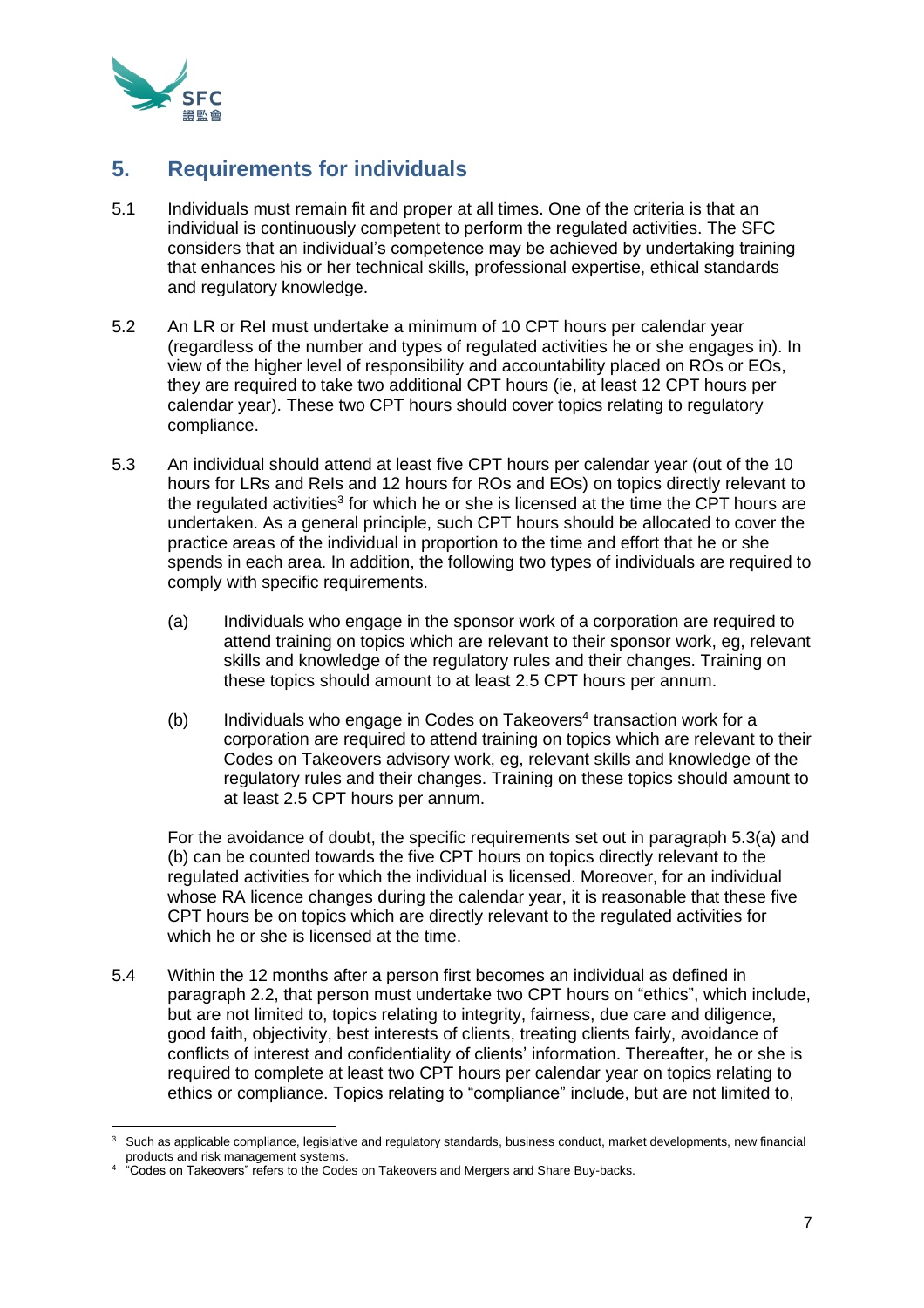

the legal and regulatory framework for the financial industry, codes of conduct and industry guidelines issued by regulatory authorities, as well as policies and guidelines set out by individual corporations internally or by other professional bodies.

- 5.5 For the avoidance of doubt, an individual who first joins the industry can count the mandatory two CPT hours on ethics towards the annual CPT requirement set out in paragraph 5.4. However, they cannot be counted towards the two additional CPT hours required of ROs and EOs set out in paragraph 5.2 nor be used to meet the CPT requirements for conditional exemption of recognised industry qualification and the local regulatory framework paper requirements.
- 5.6 Individuals are also required to retain appropriate records of all CPT activities completed in a calendar year. Documentary evidence sufficient to support their attendance or completion of the CPT activities such as certificates of attendance issued by the course providers and examination results should be kept by the individuals for a minimum of three years. The SFC may request LRs and ROs of LCs, and the HKMA may request ReIs and EOs of RIs, to produce such documentary evidence as and when required.
- 5.7 The SFC or the HKMA (as the case may be) may impose a higher CPT hours requirement under certain circumstances, such as, a person seeking exemption from meeting the recognised industry qualifications or completing a recognised local regulatory framework paper. Please refer to the Guidelines on Competence for details of the exemption criteria and the additional CPT hours required.
- 5.8 Several practical issues regarding the accumulation of CPT hours are set out in the following paragraphs.
	- (a) The CPT hours required for an individual<sup>5</sup>, who is first licensed during the year, can be applied pro-rata with reference to the licensed period<sup>6</sup>. For example, if an individual was granted a licence as an LR on 1 July, the total number of CPT hours required of him or her for the calendar year would be five (ie, one half of the annual CPT requirement for LRs).
	- (b) The training courses attended prior to the date of licence but within the same calendar year can be counted as CPT hours. This would include study hours for fulfilling competence requirements if a pass in the relevant examination is proven.
	- (c) When an individual changes his or her employer within the same calendar year, he or she can carry forward his or her CPT hours undertaken at the previous employer. The new employer does not need to get the CPT information from the previous employer. It can rely on the declaration and the documentary evidence provided by the individual.

<sup>5</sup> Including the (i) 10 CPT hours per calendar year for LRs, ReIs, ROs and EOs; (ii) additional two CPT hours on regulatory compliance for ROs and EOs; (iii) five CPT hours on topics directly relevant to the RAs in which an individual engages; and (iv) two CPT hours on topics relating to ethics or compliance.

Except for the one-off mandatory requirement of two CPT hours on ethics required of new joiners as set out in paragraph 5.4.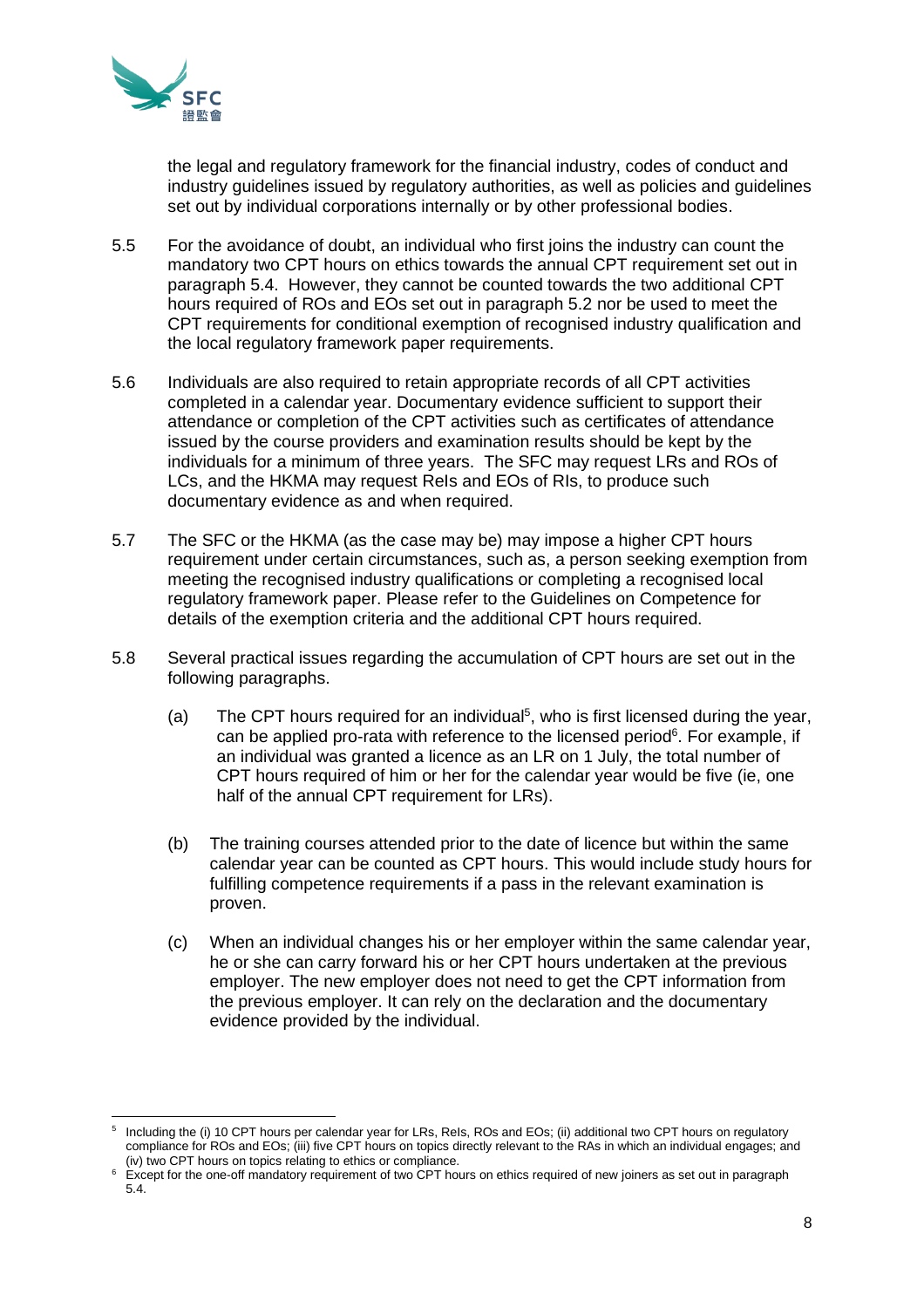

- (d) It is not necessary for an individual to apportion his or her CPT hours undertaken in accordance with his or her periods of employment with the previous and new employers.
- (e) The new employer will not be accountable for the non-compliance of the individual who has not undertaken enough CPT hours at his or her previous employer. Thereafter, it has to ensure that the individual meets the annual CPT hours requirements, ie, 10 CPT hours for LRs or ReIs, or 12 CPT hours for ROs or EOs.
- (f) Excess CPT hours accumulated in one calendar year cannot be carried forward to the following year.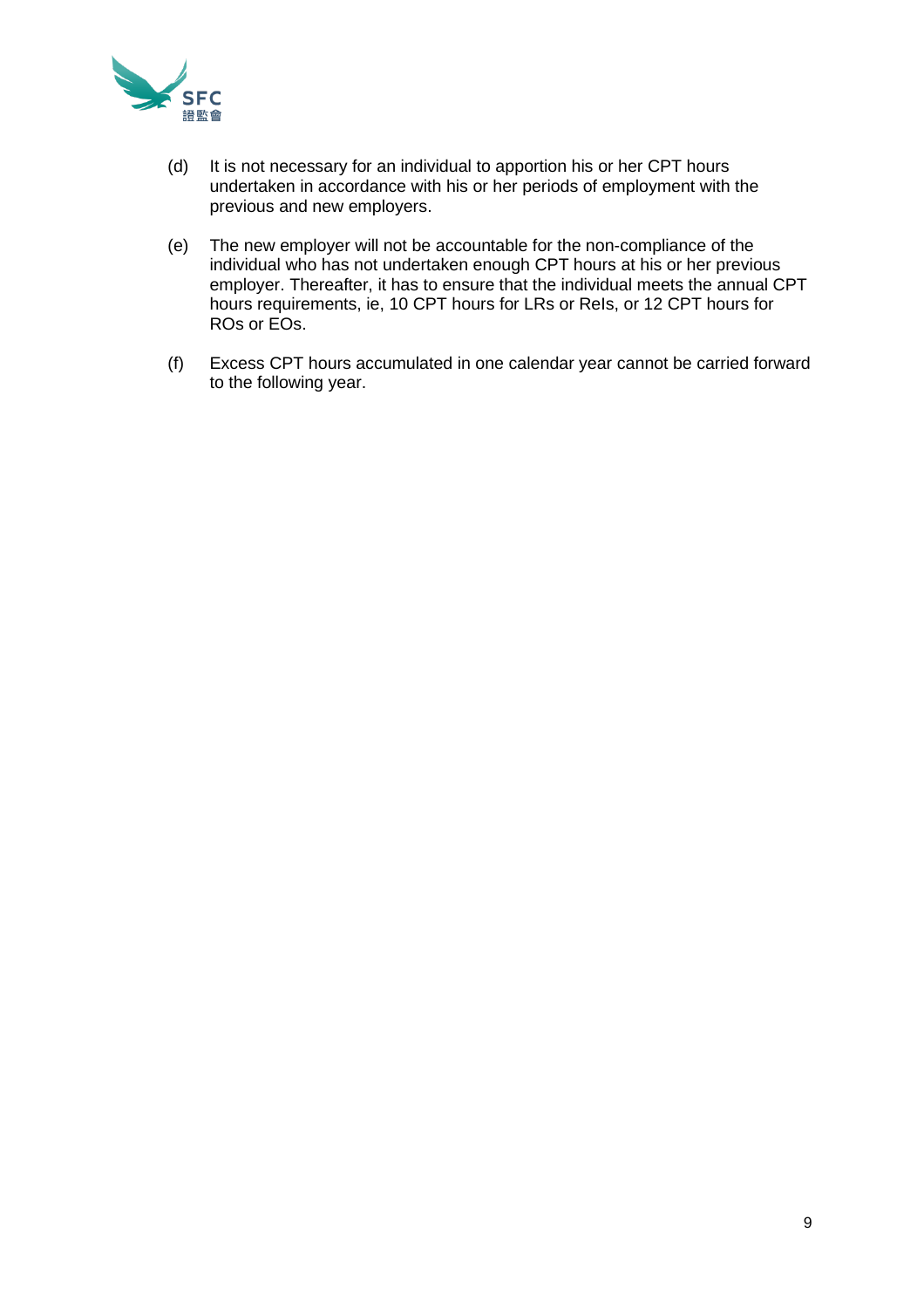

#### <span id="page-9-0"></span>**6. Relevant activities**

- 6.1 CPT hours are time spent by individuals in undertaking CPT activities. The CPT activities should be relevant to the functions to be performed by them<sup>7</sup> and should incorporate significant intellectual and practical content and involve interaction with other persons.
- 6.2 The following are acceptable means of obtaining CPT**:**
	- $(a)$  attending courses, workshops, lectures and seminars<sup>8</sup>;
	- (b) distance learning which requires submission of assignments;
	- (c) self-study or online learning courses<sup>9</sup>;
	- (d) industry research;
	- (e) publication of papers;
	- $(f)$  delivery of speeches<sup>8</sup>;
	- (g) giving lectures or teaching<sup>8</sup>;
	- (h) providing comments to industry consultation papers;
	- (i) attending meetings or undertaking activities as members of the SFC's regulatory committees or formal working groups<sup>10</sup>; and
	- (j) attending luncheon talks which normally last for one to two hours in total (0.5 hour will be counted).
- 6.3 Normal working activities, general reading of financial press or technical, professional, financial or business literature and activities which do not involve interaction with other persons will generally not be regarded as CPT activities.

See paragraph 5.3 above for specific requirements.

<sup>&</sup>lt;sup>8</sup> Both face-to-face and virtual formats are acceptable.

<sup>9</sup> Independent assessments (such as evaluation or test results) and sufficient records are required to demonstrate fulfilment and duration of training.

<sup>&</sup>lt;sup>10</sup> Formal working groups set up for the purpose of making decisions on a predetermined subject, meetings of which are presided over by a chairman and with minutes.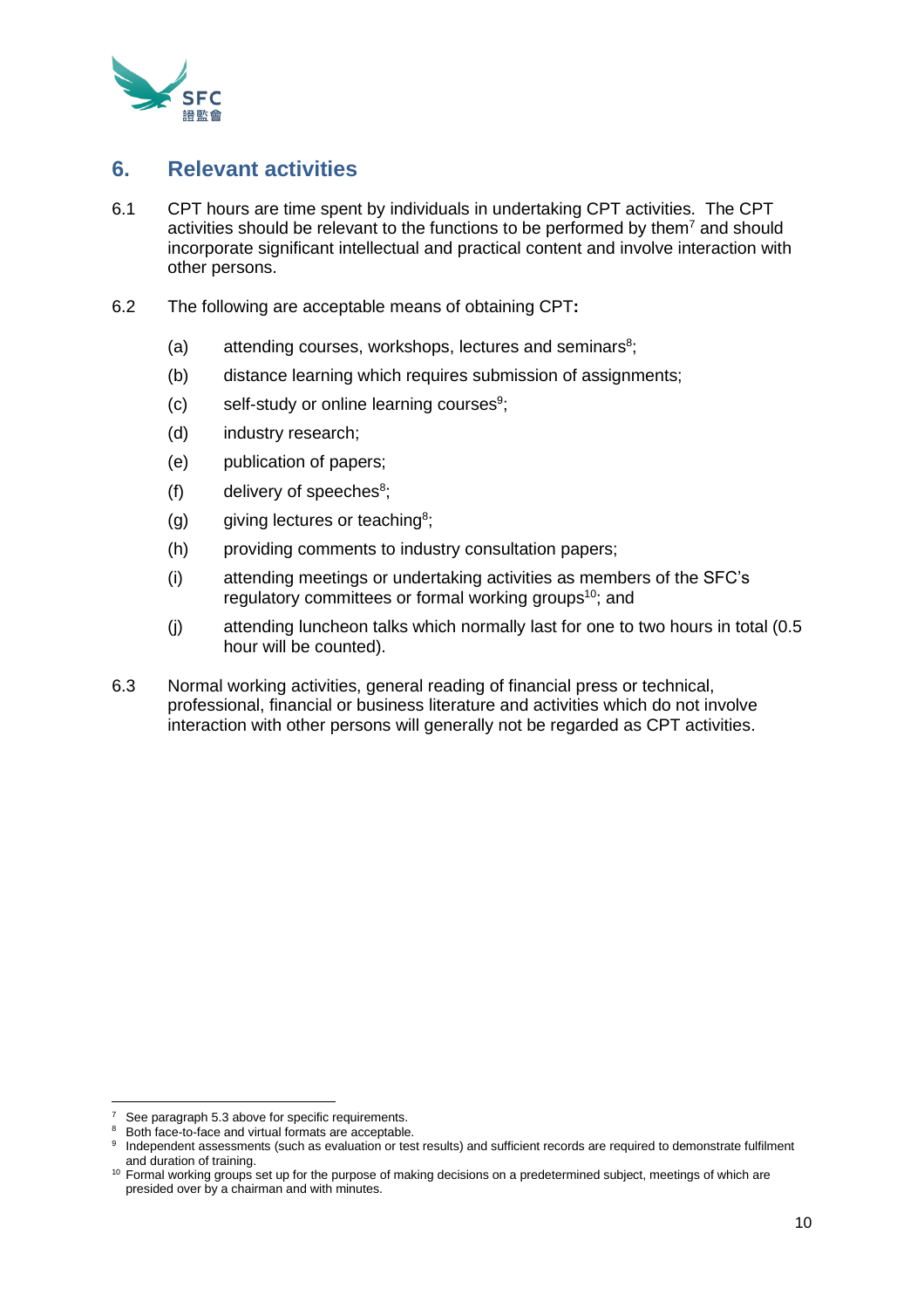

#### <span id="page-10-0"></span>**7. Relevant topics**

- 7.1 Individuals are required to remain fit and proper to perform their functions at a professional level. Relevant topics for individuals at the LR or ReI level include:
	- (a) applicable compliance, legislative and regulatory standards<sup>11</sup>;
	- (b) business conduct and ethical standards $12$ ;
	- (c) market developments, new financial products and risk management systems;
	- (d) business communication skills and trade practices;
	- (e) general law principles;
	- (f) basic accounting theories;
	- (g) fundamental economic analysis;
	- (h) Fintech;
	- (i) environmental, social and governance (ESG);
	- (j) cybersecurity; and
	- (k) information technology.
- 7.2 Relevant topics for ROs or EOs who play a crucial role in ensuring effective corporate governance and control may, in addition to the above topics, include the following:
	- (a) business management;
	- (b) risk management and control strategies;
	- (c) general management and supervisory skills;
	- (d) macro and micro economic analysis; and
	- (e) financial reporting and quantitative analysis.
- 7.3 The topics listed above are only examples and are by no means exhaustive.
- 7.4 Generally speaking, language courses cannot be counted as CPT. Management training can be counted towards CPT if the training assists in enhancing the person's ability to carry out the regulated activities.
- 7.5 Seminars given by the SFC pertaining to regulatory updates and other relevant topics can be counted towards CPT.
- 7.6 Repeatedly undertaking the same CPT activity with the same content will not satisfy the requirements.

<sup>&</sup>lt;sup>11</sup> See paragraph 5.4 above.

<sup>&</sup>lt;sup>12</sup> See paragraphs 5.4 and 5.5 above.